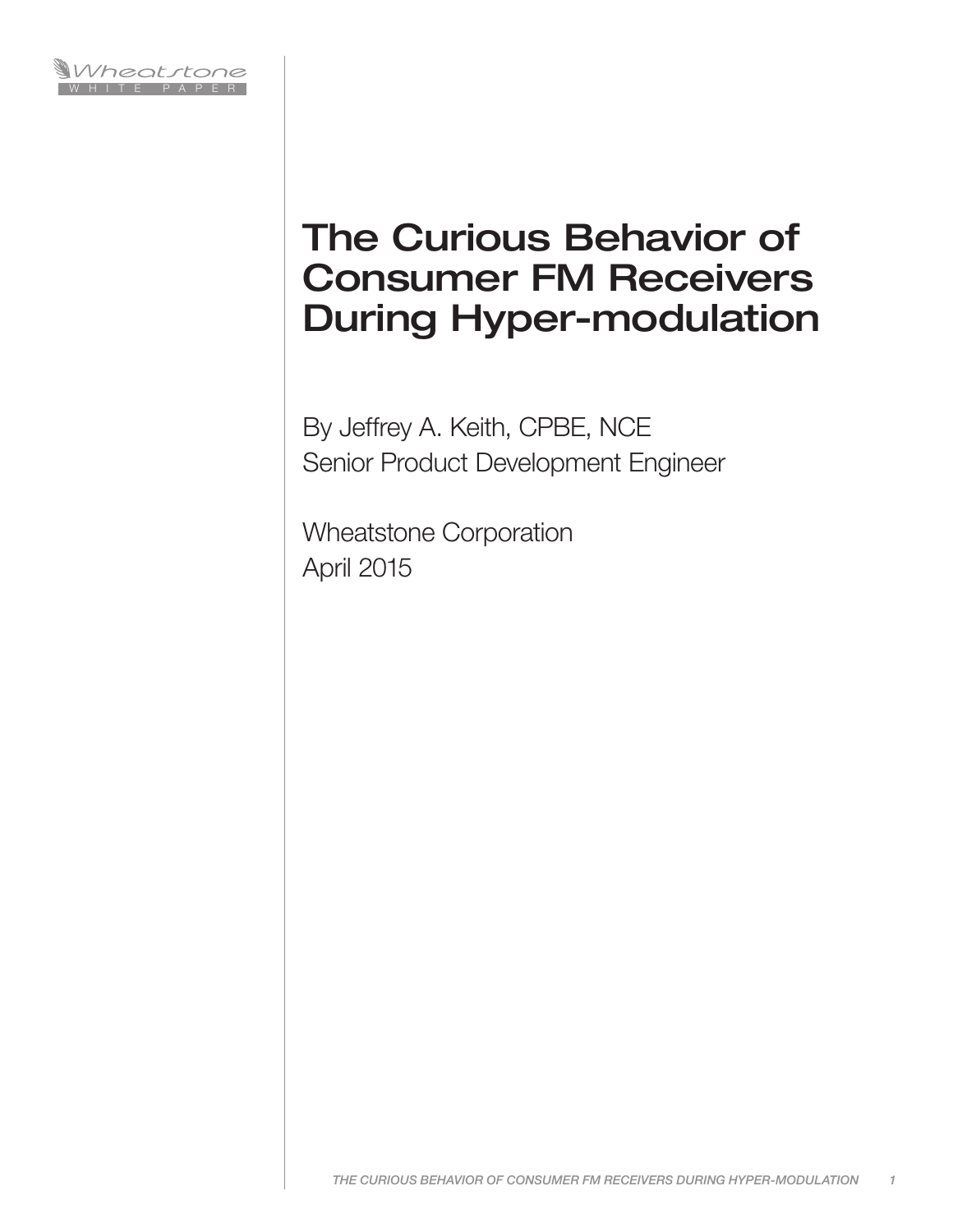

#### Abstract

FM audio processor technology has significantly advanced since the early days. Now, sophisticated multiband gain controllers and absurdly complex peak limiting schemes create on-air audio loudness never before achievable, and with good subjective quality. Most FM processor developers' goal has been to improve their algorithms so that FM can sound better at the previous technology's loudness levels, but that has often meant that stations push new processing technologies harder to achieve more loudness at the previous distortion levels. Many FM's today operate with 120% or higher modulation while also aggressively processing their audio at the same time. While such a tactic makes an FM station very loud, what has not been recognized is the negative

## **Background**

As an audio processing designer I've had the privilege of visiting a lot of radio stations over the years to install and tune broadcast transmission equipment. One of the things consistently noted was that the higher a particular station's modulation was the more radios there were that showed noticeably distorted audio. This was especially true when the station was also being very heavily processed. This created a question that needed an answer: if certain radios couldn't be relied upon to judge a station's audio quality, then what does the average listener's inexpensive radio sound like when tuned to a "hypermodulated" FM station?

## When 100% Modulation Became 110%

In April of 1984 the Federal Communications Commission (FCC) relaxed the FM modulation rules to help stations recover some of the main channel modulation being lost when transmitting subcarriers. The newly proposed 110% modulation limit seemed reasonable; 82.5 kHz deviation rather than 75 kHz was deemed safe for virtually all FM receivers of the day [1]. The increase in occupied bandwidth was thought by experts to be small enough to not create interference issues for adjacent channel stations.

During the ruling's comment period [2] the Consumer Electronics Group of the Electronic Industries Association (CEG/EIA) cautioned the FCC that "modulation above 110% had a good chance of compromising the performance of consumer receivers and deteriorating the perceived quality of FM service". Even though the CEG/EIA's opinion likely had merit, many FM stations today utilize modulation much higher than 110%.

# FM Receivers' Poorly Documented Limits

As broadcast engineers we know a lot about our end of the FM broadcast signal chain. On the other hand, we probably don't know a lot about the radios that our listeners use to hear our signal. As FM receiver technology has evolved over the years radio IC manufacturers have put more and more 'clever' circuitry into those ICs in an attempt to solve issues due to weak signals, multipath, impulse noise and interference. Reviewing the data sheets for several of the more recent receiver ICs revealed that there are all kinds of specialized and hidden functions inside those ICs, and many of them are 'radio manufacturer' customizable via software.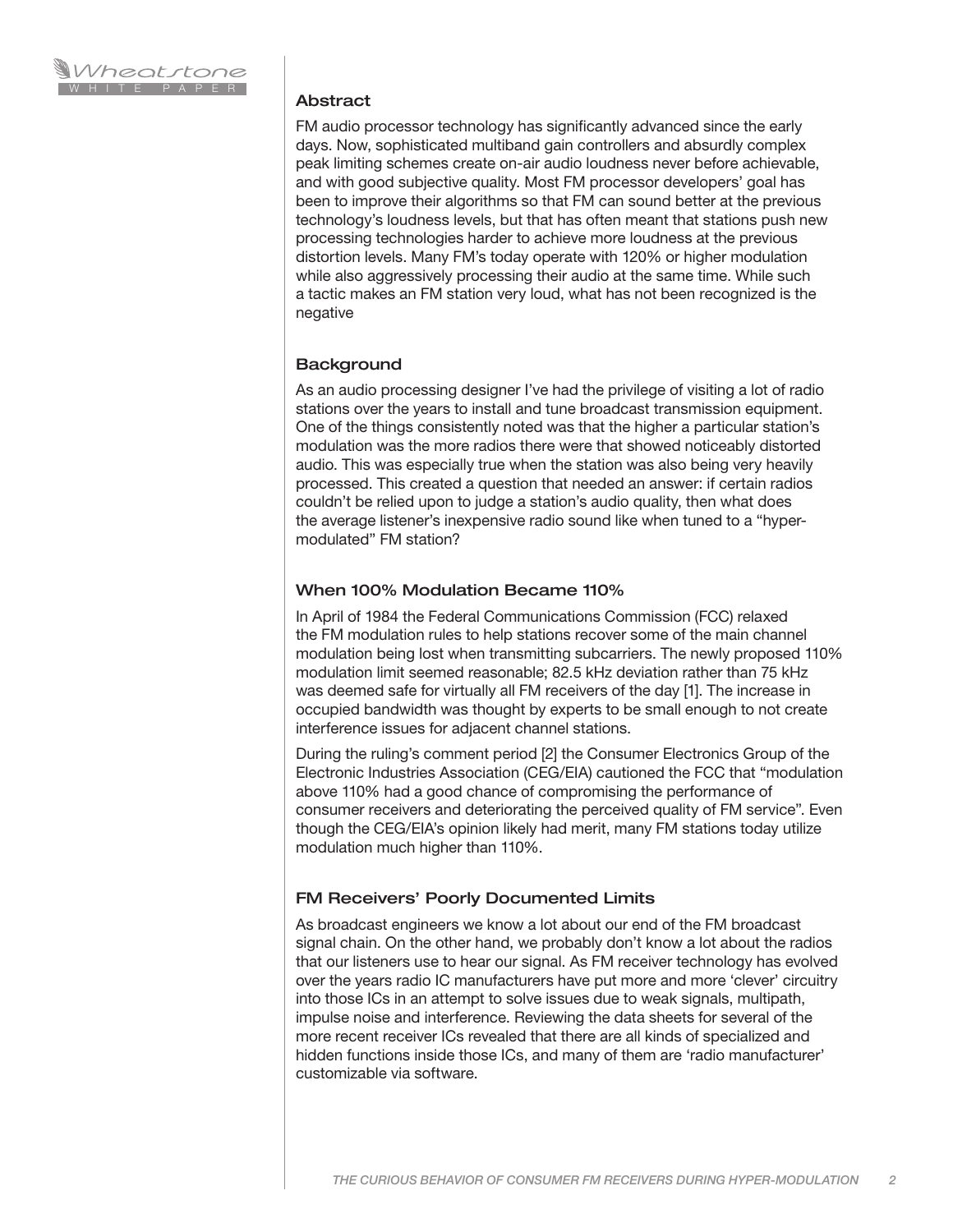

While most AM/FM/HD radio ICs have hidden and programmable features to manage behavior in the presence of noise, multipath, and interference, a few of the newer chips [3] go even further to detect 'high deviation' (we would call it over-modulation) and engage variable bandwidth filters or impulse noise circuits to 'fix' what the IC thinks is bad audio. According to a warning in one of the IC data sheets, "when this feature is active it can disrupt the audio in unpleasant ways". Could this be an explanation for times in the field where certain radios were observed to be distorted when the station's modulation was well above 110% but those same radios sounded a whole lot better if the modulation (not the processing) was lowered?

Of course, a station's listeners don't even know their radios have these hidden capabilities so they won't understand why their radio does strange things only when it's tuned to certain FM stations. They will think it's the station, not the radio, right? To better understand why a listener's FM radio might not 'like' a hyper-modulated signal, we first need to look at some of the tradeoffs and variables associated with the design and manufacturing of consumer-grade FM receivers.

Here are four:

• Consumer receivers are manufactured at the lowest possible cost. When a company manufactures millions of radios and can save a dollar of build cost on each one, how much money has been saved? A low build cost also implies little attention to optimizing radio-to-radio consistency and few would even notice, too; how often are two of the same model radios directly compared to each other?



• In order to build FM receivers that behave in benign ways in today's crowded RF spectrum, designers often give them restrictive intermediate frequency (IF) bandwidths. The IF bandwidth of one radio measured [4] was barely 100 kHz wide  $(+/- 50$  kHz) at the 3dB points. This radio was perceptibly distorted when tuned to a normally modulated FM station. Below is the distortion plot for that receiver, the worst of those measured.

*FIG 1 Eton Traveler Iii, Model NGWTIIIB -IM Distortion*

- Another factor rarely considered by both FM broadcasters and radio designers: is there any extra headroom in the receiver's FM detector, stereo demodulator (if equipped) and pre-volume control audio circuitry? Recent correspondence with Silicon Laboratories [5] revealed that designers of modern receiver chips don't design their IC's to accept FM modulation levels much above 100% and the reason is clear; those designers will generally find just two specifications within the world's voluminous broadcast regulations: 82.5 kHz deviation (110%) within the United States, and 75 kHz (100%) elsewhere. With this data in hand the radio's design team knows two things: (1) there is no need to design a radio to accommodate higher modulation, and (2) if it will cost more to do it, they won't.
- A final revelation has to do with the extreme programmability of modern receiver ICs. Even though two different manufacturers might use exactly the same receiver chip in their products, one manufacturer might program that chip to behave completely differently than the other. What this means is that strictly judging radios by the receiver chip they use doesn't really tell the whole story. There are a lot of variables 'under the hood' of newer receiver ICs that, as users, we not only can't see, we also can't change. Nor do we have a way to see how the chips have been programmed to operate by the radio's manufacturer.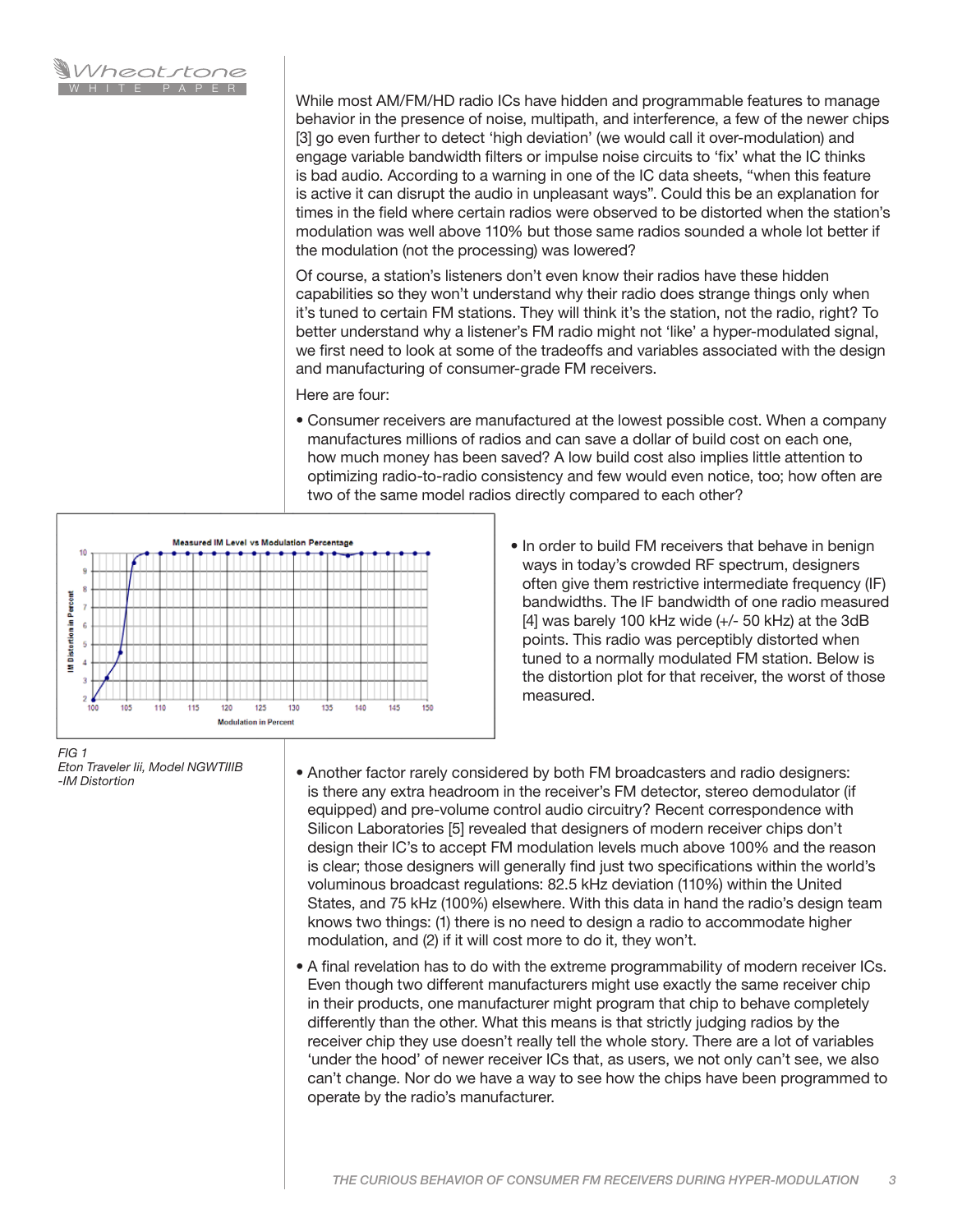

During research for this paper, I posed a question via email to several of the FM receiver chip manufacturers: "if consumer FM receivers targeted for the global FM broadcast market are designed for 75 kHz deviation and 100 kHz channel spacing (they are, it's the most common) how do their receiver chips behave when tuned to U.S. FM stations using 82.5 kHz (110%) or higher deviation?"

In response I received the latest AM/FM/HD receiver chip data sheets. Those data sheets were a treasure trove of information, however, that helped confirm an ongoing suspicion about AM/FM receiver chips in general and their inability to cleanly handle more than 75 kHz deviation [6].

Another 'data sheet discovery' was that many of the digital AM/FM/HD chip manufacturers specify harmonic distortion at only 22.5 kHz deviation (33%) modulation [7][8]-[9] and do not specify intermodulation distortion.

Not every consumer FM radio will have audio quality issues when tuned to a hyper-modulated station, but formal testing of a select group of "consumer" FM receivers revealed that many do. An important data point from the tests is that the more recent the radio, the more intolerant of high modulation it seemed to be. The implication is that unless receiver chip manufacturers go back to doing things the old way (doubtful) future radios could be even more intolerant of hyper-modulation than those of today.

## Selecting FM Receivers To Test

To learn how consumer radios behave when tuned to a hyper-modulated station, a representative sample of the type of radios used by the general public must be tested. The number of radios to test isn't a technical problem, but a practical one; a thousand is too many and one is too few. For the purposes of this research fifteen radios were selected; five each from three categories; "portable", "tabletop", and "automobile".

The task of selecting the radios was assigned to a fellow broadcast engineer and avid radio collector [10] using three criteria: (1) each radio must have been sold to the general public as a new product within the United States in the last 25 years, (2) all must be as typical as possible to those likely to be purchased by casual FM listeners within the general public, and (3), they may not have cost more than \$50 US dollars when they were new.

By excluding audiophile or other 'high end' receivers it was possible to concentrate solely on the type of radios used by listeners in the general public. How many people spend hundreds of dollars on an FM radio just to listen to their favorite station? How many spend \$50, or even \$25?

### Quantifying Modulators

Like the average consumer receiver, FM broadcast exciters only have to be designed to linearly achieve 110% modulation. That is after all the only modulation headroom specification that they must meet. Can modern day exciters achieve more? Probably. Can they achieve a lot more? We don't often know. How far above 110% they can cleanly modulate is usually not among the published specifications.

The station's FM exciter plays an extremely important role in the overall FM broadcast transmission system, but trying to include fair brand and model representations from myriad exciter manufacturers would unreasonably complicate the research phase of this paper by orders of magnitude. To eliminate the 'brand bias' issue, a specialized low power, wide deviation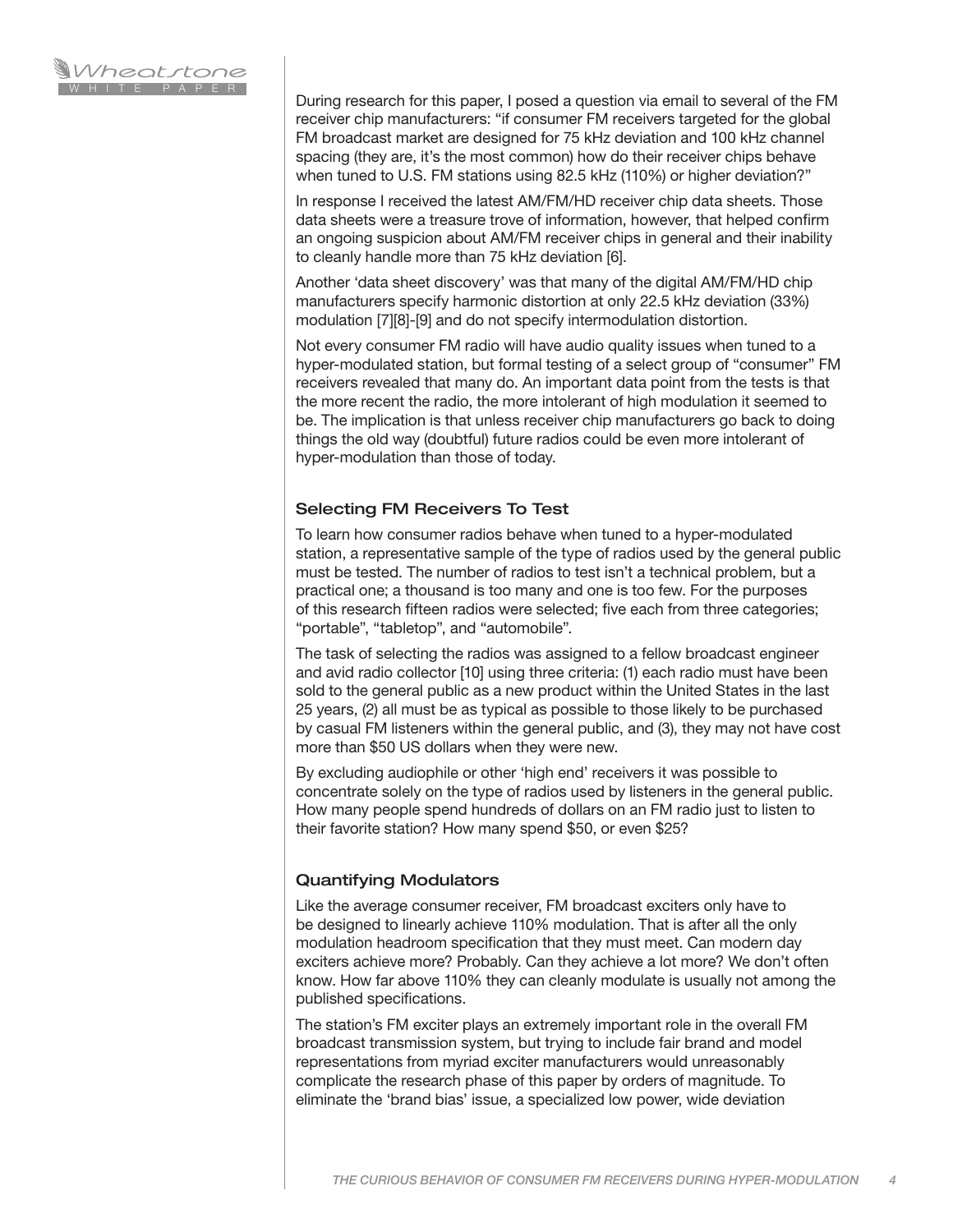

capability FM exciter was designed and built. With its modulation capability of 250 kHz (333% modulation) and THD and IM distortion below 0.05%, it adds no uncertainty to the measurements.

# Getting Useful Data

The best way to measure the behavior of a radio tuned to a hyper-modulated FM signal is to get access to its demodulated and de-emphasized FM audio, preferably prior to any power amplifiers. Unfortunately, such access can be difficult on most radios without at least some disassembly. For consistency, a radio's headphone output or its speaker leads were used to gain access to output audio (getting data from automobile radios was especially challenging).

During an earlier research project on FM receiver behavior [11] an amplitude-swept 400Hz tone was used to plot different radios' audio input/output transfer function at various modulation levels. A different approach was taken this time to achieve three primary goals: (1) better quantify a listener's perception of what could be perceived as objectionable distortion as modulation is increased, (2) use a measurement technique that could be replicated by others wishing to do their own tests, and (3), show the data in a way that helps readers understand that the results of the measurements ARE important.

### Not All Distortion Is Bad

Psychoacoustics, the study of human hearing, has been a fascinating research subject for many decades. One of the things learned about our 'hearing' is that every one of us hears things differently. Like our other senses; touch, taste, sight and smell –– hearing is a very personal experience. Our perception of distortion is very personal too – what one listener hears – and loves – another listener might find extremely objectionable.

Many different kinds of audio distortion have been identified, but the one that we find most objectionable is intermodulation distortion (IM). In fact, IM distortion is often more objectionable than harmonic distortion even when the harmonic distortion is many times higher. This oddity is especially true when the components making up the harmonic distortion are mostly even order [12]-[13]-[14].

There have even been audio 'enhancement' products designed and marketed over the years that purposely generate even order distortion – some even patented [15][16]. Why do we prefer harmonic distortion over intermodulation distortion? One theory is that due to the ear's natural nonlinearities (which generate a form of IM distortion) the internal and external IM distortions somehow interact to make the external IM distorted signal sound worse [17].

Our lower tolerance for IM distortion makes it an appropriate metric for determining what sounds 'objectionable' to an average FM listener. But, no radio is perfectly linear, so every radio will have some level of residual IMD. To discount this, an IM distortion plateau of 2% was selected, below which distortion was not tabulated. Audio purists will find 2% IMD extreme and while they would be correct in that context, the data sheets revealed that most FM receiver IC's have harmonic distortion well above a 'purist' threshold. Plus, only in very rare cases is IM distortion lower than harmonic distortion, so the unpublished IMD spec hints that IMD is higher than the published harmonic distortion.

A static level of 10% IMD is very audible to almost everyone. It is also the upper limit of my audio analyzer and is the reason why the distortion plots 'peg out' at 10%.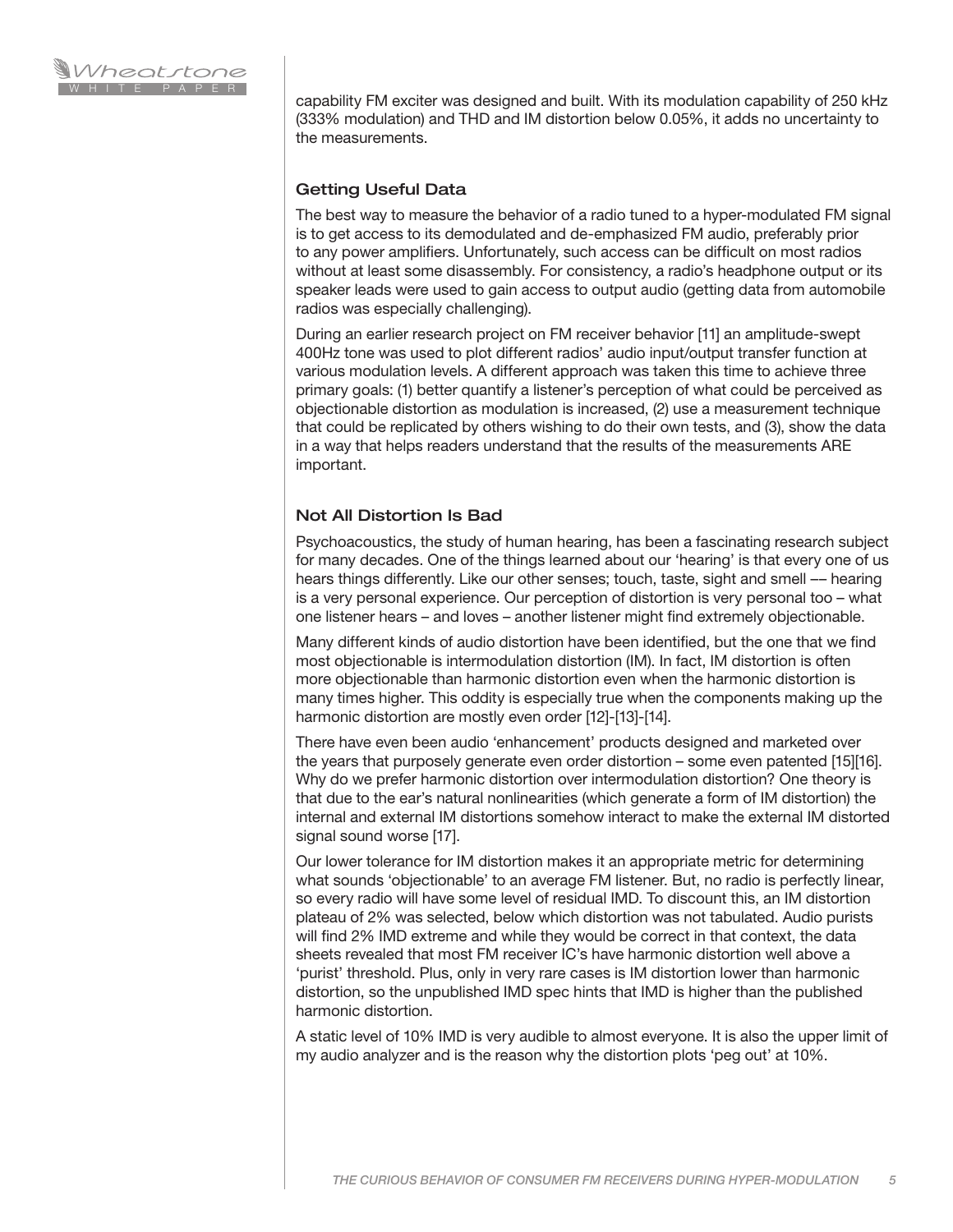

The purpose of the receiver tests was not to look for a fixed distortion number. In fact we really don't care what a particular radio's distortion is at 110% modulation. Nor do we broadcasters have any control over it. But we should be very interested in the distortion trend of the radios being used by our listeners when we are modulating above 110%.

## Measurement Methodology

The FM exciter/modulator used for the distortion tests was previously mentioned. A Hewlett-Packard 8901A Modulation Analyzer was employed to accurately measure modulation at and above 100%.

The SMPTE standard IMD test was chosen as a test signal with two tones; 60Hz and 7 kHz at a 4:1 ratio. After 75uS FM pre-emphasis the 7 kHz tone will be within 1.25dB of the 60Hz tone, better representing the 'flatter' spectral balance of pre-emphasized and processed audio. Receiver de-emphasis will bring the tones back down to their original 4:1 ratio prior to measurements.

A Neutrik A2D Audio Test System was used as the audio signal generator and analyzer. Its signal generator was configured to perform an amplitude sweep using the SMPTE standard IM test signal. The amplitude sweep was set to ramp the modulation level over a +6dB range to create a modulation swing between 100% and 150%.

The audio analyzer was used to measure and plot SMPTE IM distortion of the receiver's audio output as modulation was raised. The analyzer's input signal was the left channel output of the receiver being tested.



an SMPTE IM test signal is present and the device under test is generating IM distortion. The 60Hz and 7 kHz tones are labeled "Test Tones' and shown in green. The distortion products generated by the device are labeled "Distortion Products" and shown in red. A perfect receiver would have no distortion products – only the (green) 60Hz and 7 kHz tones would be present.

The image in Figure 2 shows the audio spectrum when

As a receiver becomes nonlinear as modulation is increased, it will distort the test signal and create sidebands spaced at 60Hz intervals either side of the 7 kHz tone. The higher the level of these sidebands, the more distorted the receiver's audio.

*FIG 2 SMPTE Intermodulation Distortion Spectrum*

# Test Bench Confirms Field

It was found that about half of the receivers tested added significant IM distortion at modulation levels as low as 120%. This was also in agreement with times in the field where a program director's car radio sounded fine but the one in the general manager's office was distorted – regardless of what brand of processor was on the air.

Anecdotes are one thing, but they do not replace data. The following graphs show how the average consumer radio's perceived audio quality changes as modulation is raised above 100%. The graphs are shown in the order of the three radio categories; portable, table top, and automobile. Data from five radios within each category was averaged to arrive at the 'average' plots for each radio category.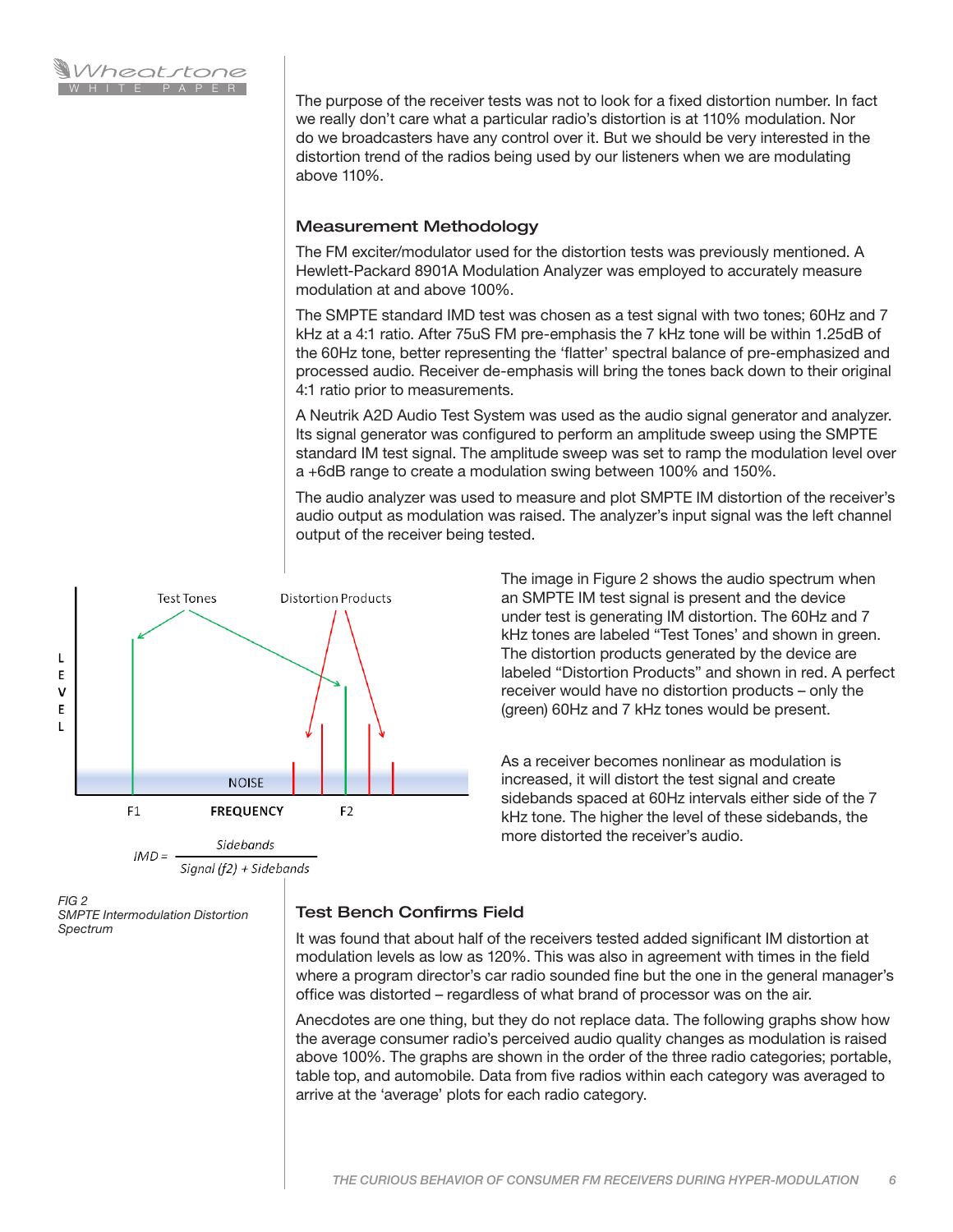

Figure 3 shows the average IM distortion over all of the receivers tested as modulation was raised from 100% to 150%.

The IM distortion percentage is far less meaningful than the slope of the distortion increase as modulation is raised. In some radios, especially newer ones, the distortion trend was very dramatic once modulation exceeded 110%. In all of the radios tested distortion rose quickly once the modulation exceeded 120-125%.



The plot in Figure 3 is the most important of all because it shows the average distortion of all of the radios as a group. An individual radio's behavior may be curious in isolation, but it does not show what the station's listening audience might hear as a group. Therefore, and other than Figure 1, individual radio's distortion plots are not included here. Individual radios could be much better or much worse than the average, but a radio station has no means to isolate listeners with just the bad radios to make sure they get a better one.

The following plots show the average distortion behavior for the individual groups of radios; portable, table top, and automobile as modulation increases to 150%.



Portable radios (Figure 4) appeared to show a consistent intolerance for higher modulation levels. This concurs with observations in the field where portable receivers seemed to sound more distorted than other radio types when tuned to a loud FM station.

The reason for this difference is not clear. Perhaps because portable radios have lower operating voltages their designers traded signal to noise performance for headroom, making such radios have issues earlier than radios operating

on higher voltages? Remember also that the volume control is after the circuitry being referring to when 'lack

of headroom' is mentioned. When a listener adjusts his radio's volume control it does nothing to reduce the distortion that may be occurring before the volume control.





*Average IMD Behavior – Portable Radios*

> Figure 5 shows the average table radio which fared better than the portables. Again this may be due to factors relating to available power supply voltages. Possibly supporting this hypothesis is that one of the portable radios tested utilized the same manufacturer's FM/AM receiver chipset as a tested table top radio, and the portable's distortion was much worse.

*FIG 3 Average IMD Increase Vs. Modulation*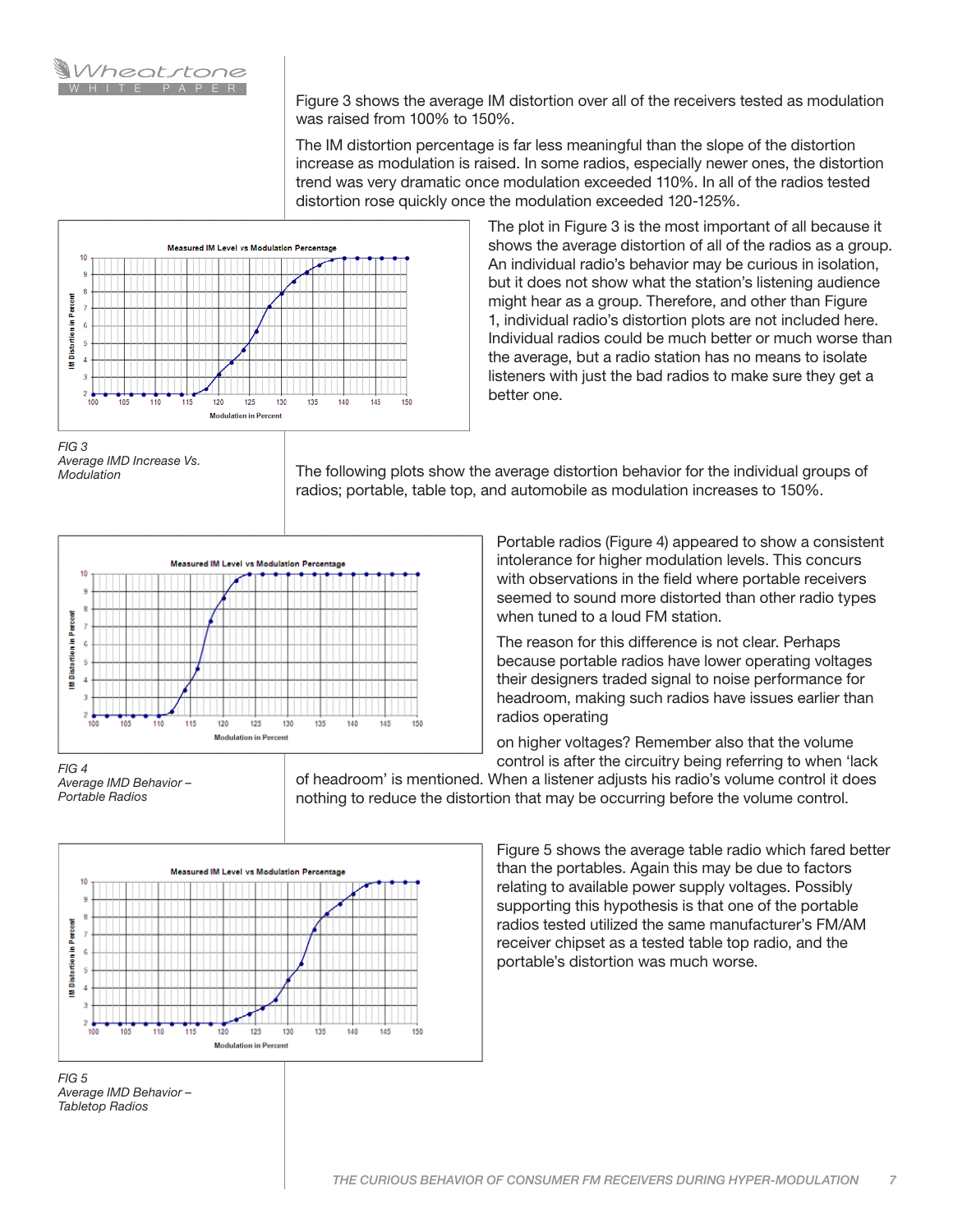



Figure 6 shows that of all the radios tested, automobile radios were the most linear, with several accepting modulation beyond 120% without generating the high IM distortion of other radios. However, none of the automobile radios was able to maintain acceptable (<5%) IM distortion when modulation was above 133%.

*FIG 6 Average IMD Behavior – Automobile Radios*

#### **Conclusions**

It seems plausible that 115-120% modulation is all that the average consumer FM receiver can accept without generating obnoxious distortion. This modulation percentage is based on the average across all three radio types. If a significant portion of the audience is using portable or table top radios, and if perceived audio quality is an important consideration for the station, then modulation levels below 120% may be a necessity.

Another factor to consider is that at high modulation levels, audio processing density comes into play. As the program material is processed harder and its peak to average ratio reduced, modulation spends more time up at the extremes which then has a radical effect on perceived distortion. Under these conditions audio quality can appear worse than if the station was using high modulation but lighter processing.

As conscientious broadcast engineers we work very hard at keeping our studio and transmission facilities top notch. But our 'transmission systems' don't stop where our signal leaves the antenna and so our listener's radios can play an unknown role in ratings, long term listening habits, how our signal sounds to the masses, and how successful our station is. It seems important to realize that even though we have absolutely no control over our listeners' radios, those radios are still an important part of our overall transmission system. In fact they are the termination point for our station's transmission system!

This research brought to light some important revelations about consumer receiver behavior whenever an FM station is modulating above 110%. It appears that even if it's playing its listeners' favorite songs, a station using hyper-modulation might be seeing its listenership trending down without anyone at the station realizing why.

# Closing Thoughts

- Increased modulation brings with it increased RF bandwidth. If the station is operating on a multi-station combined system, finite filter bandwidth within the combiner system could create issues that might be absent at lower modulation levels. FM antenna bandwidth is rarely an issue on a properly designed system.
- During the design of today's FM HD radio technology, bandwidth requirements were predicated on 110% modulation of the analog channel. An analog FM modulation level of 130% creates a minimum RF bandwidth of 225 kHz (+/112 kHz) [20]. Because FM sidebands don't abruptly stop, but extend infinitely on either side of the carrier, excessive modulation can cause the station's analog signal to encroach the spectrum occupied by its primary HD carriers which reside at +/- 164 kHz [21].